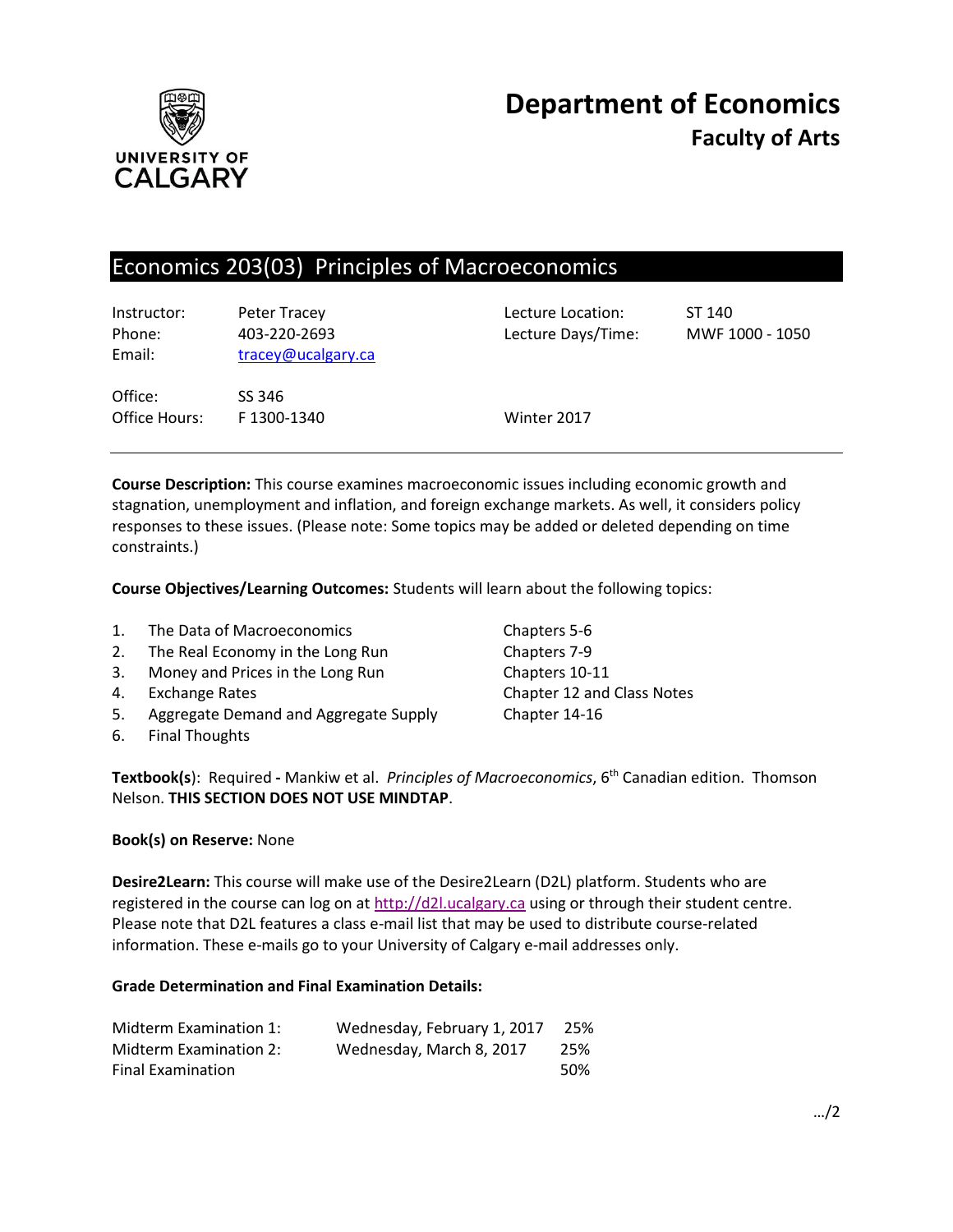| Grade        | Grade | Description                                                                                            | Grade | Grade       | Description                                                                                                                                                 |
|--------------|-------|--------------------------------------------------------------------------------------------------------|-------|-------------|-------------------------------------------------------------------------------------------------------------------------------------------------------------|
|              | Point |                                                                                                        |       | Point       |                                                                                                                                                             |
|              | Value |                                                                                                        |       | Value       |                                                                                                                                                             |
| A+           | 4.00  | Outstanding                                                                                            | $C+$  | 2.30        |                                                                                                                                                             |
| A            | 4.00  | Excellent-superior performance,<br>showing-comprehensive<br>understanding of subject matter            | C     | 2.00        | Satisfactory - basic understanding of<br>the subject matter                                                                                                 |
| A-           | 3.70  |                                                                                                        | $C-$  | 1.70        | Receipt of a grade point average of<br>1.70 may not be sufficient for<br>promotion or graduation. (See<br>individual undergraduate faculty<br>regulations.) |
| $B+$         | 3.30  |                                                                                                        | D+    | 1.00        |                                                                                                                                                             |
| <sub>B</sub> | 3.00  | Good - clearly above average<br>performance with knowledge of<br>subject matter generally<br>complete. | D     | 1.00        | Minimal pass - marginal<br>performance; generally insufficient<br>preparation for subsequent courses<br>in the same subject.                                |
| $B -$        | 2.70  |                                                                                                        | F     | $\Omega$    | Fail - unsatisfactory performance or<br>failure to meet course requirements                                                                                 |
|              |       |                                                                                                        |       | $\mathbf 0$ | Incomplete - unsatisfactory (effective<br>January 2007)                                                                                                     |

Department of Economics Criteria for Letter Grades. Economics professors use the following criteria when assigning letter grades:

## **Grading Scale**

| A+ | $97 - 100$ | B    | 79 - 83   | $C-$ | $60 - 65$ |
|----|------------|------|-----------|------|-----------|
| А  | $92 - 96$  | В-   | 76 - 78   | D+   | $55 - 59$ |
| A- | $89 - 91$  | $C+$ | $73 - 75$ |      | $50 - 54$ |
| B+ | 84 - 88    |      | $66 - 72$ |      | $0 - 49$  |

Tests and final exams are marked on a numerical (percentage) basis, then converted to letter grades. The course grade is then calculated using the weights indicated above.

A passing grade on any particular component of the course is not required for a student to pass the course as a whole.

There will be a Registrar scheduled final examination, held in a classroom. It will last for 2 hours. Nonprogrammable calculators WILL be allowed during the writing of the test and the final examination.

Tests and exams **Will** contain multiple choice questions.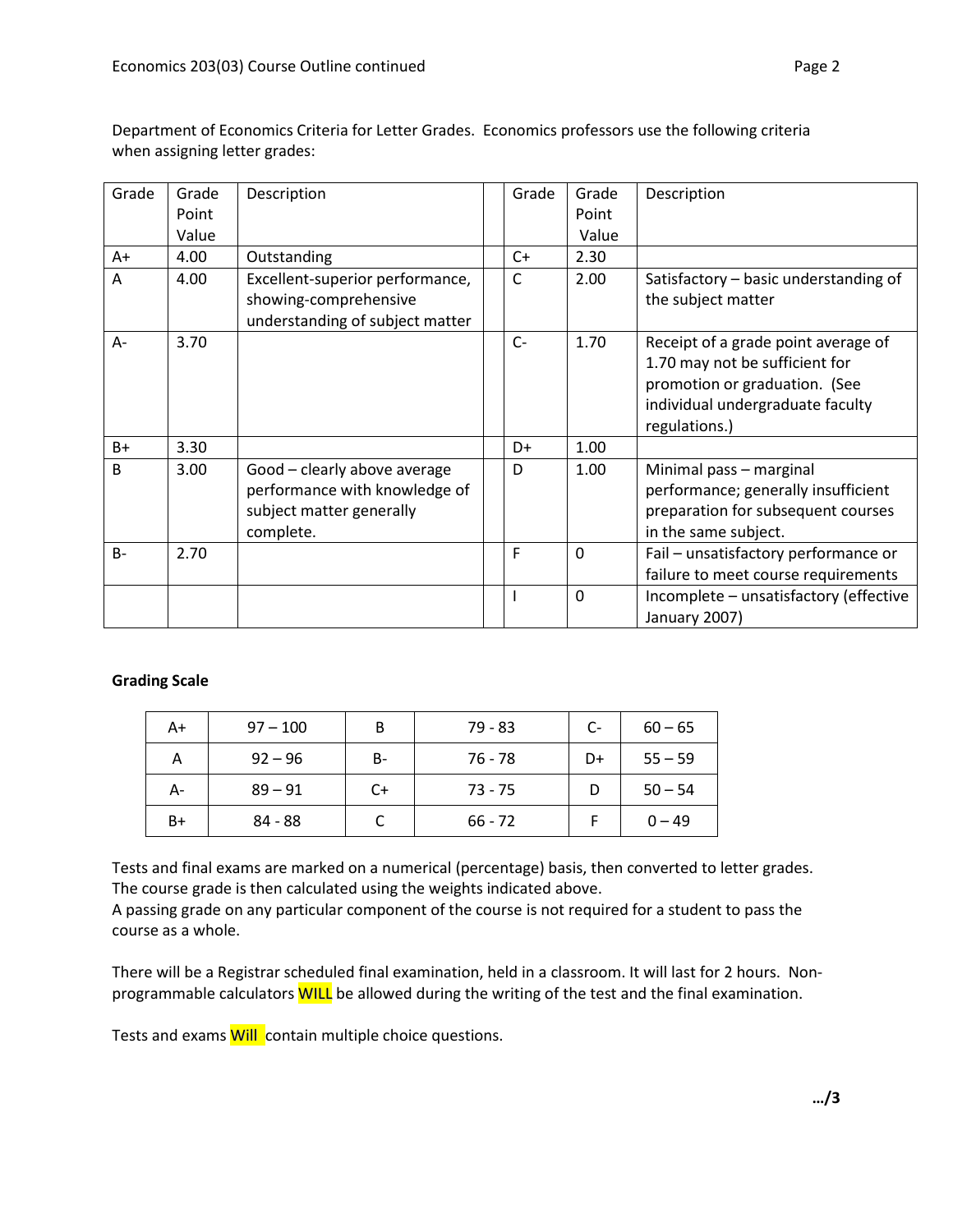#### **Reappraisal of Grades**

### **For reappraisal of graded term work, see Calendar I.2 <http://www.ucalgary.ca/pubs/calendar/current/i-2.html>**

## **For reappraisal of final grade, see Calendar I.3**

**<http://www.ucalgary.ca/pubs/calendar/current/i-3.html>**

A student who feels that a piece of graded term work (e.g., term paper, essay, test) has been unfairly graded, may have the work re-graded as follows. The student shall discuss the work with the instructor within 7 days of being notified about the mark or of the item's return to the class; no reappraisal of term work is permitted after the 7 days. If not satisfied, the student shall immediately take the matter to the Head of the department offering the course, who will arrange for a reassessment of the work within the next 7 days. The reappraisal of term work may cause the grade to be raised, lowered, or to remain the same. If the student is not satisfied with the decision and wishes to appeal, the student shall address a letter of appeal to the Dean of the faculty offering the course within 7 days of the unfavourable decision. In the letter, the student must clearly and fully state the decision being appealed, the grounds for appeal, and the remedies being sought, along with any special circumstances that warrant an appeal of the reappraisal. The student should include as much written documentation as possible.

#### **Plagiarism and Other Academic Misconduct**

Intellectual honesty is the cornerstone of the development and acquisition of knowledge and requires that the contribution of others be acknowledged. Consequently, plagiarism or cheating on any assignment is regarded as an extremely serious academic offense. Plagiarism involves submitting or presenting work in a course as if it were the student's own work done expressly for that particular course when, in fact, it is not. Students should examine sections of the University Calendar that present a Statement of Intellectual Honesty and definitions and penalties associated with Plagiarism/Cheating/Other Academic Misconduct, <http://www.ucalgary.ca/pubs/calendar/current/k-2.html>

#### **Academic Accommodation**

Students seeking an accommodation based on disability or medical concerns should contact Student Accessibility Services; SAS will process the request and issue letters of accommodation to instructors. For additional information on support services and accommodations for students with disabilities Visit [www.ucalgary.ca/access/.](http://www.ucalgary.ca/access/)

Students who require an accommodation in relation to their coursework based on a protected ground other than disability should communicate this need in writing to their Instructor. The full policy on Student Accommodations is available at [http://www.ucalgary.ca/policies/files/policies/student](http://www.ucalgary.ca/policies/files/policies/student-accommodation-policy.pdf)[accommodation-policy.pdf](http://www.ucalgary.ca/policies/files/policies/student-accommodation-policy.pdf)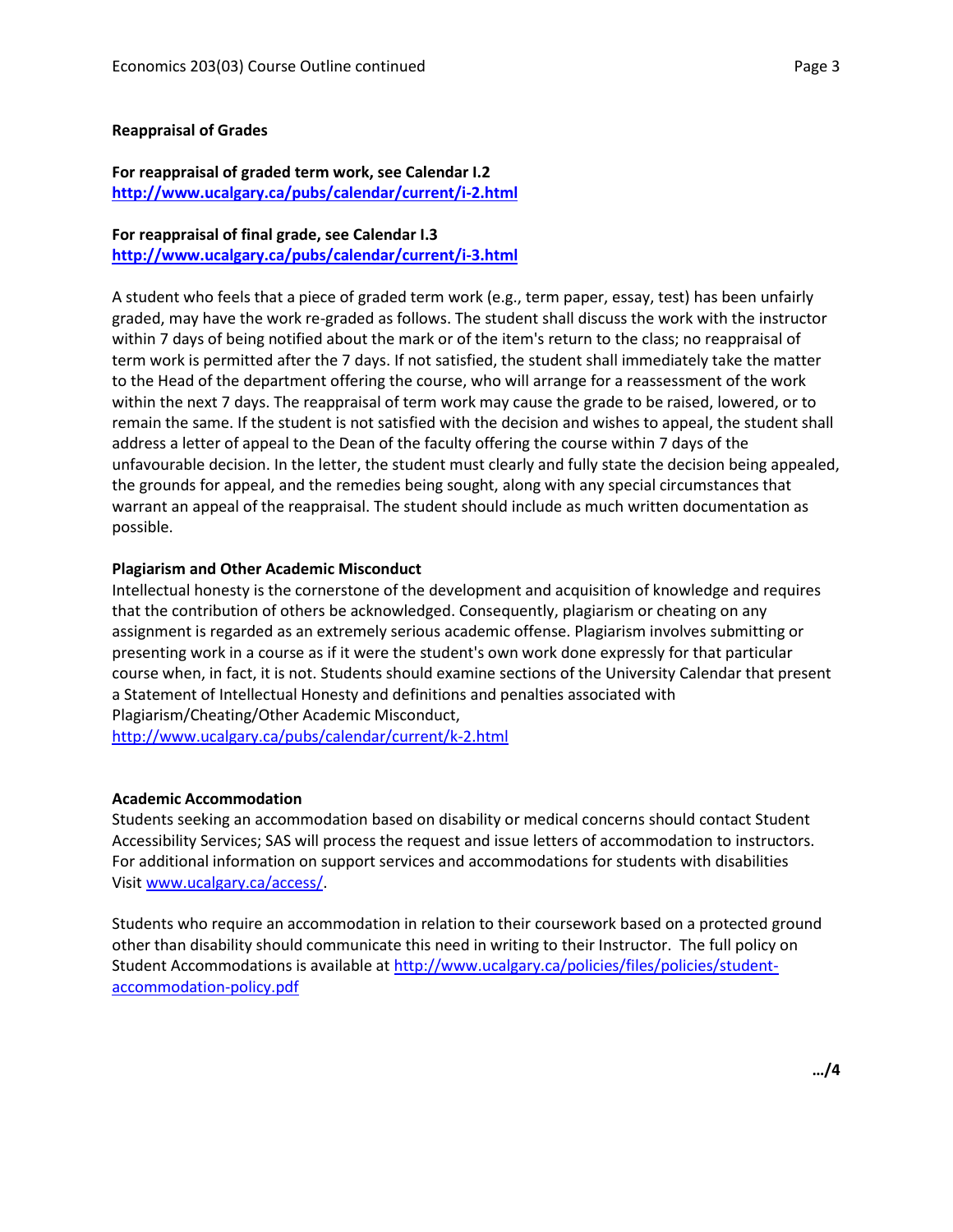## **Absence from a Quiz/Test/Exam**

THERE WILL BE NO MAKEUP OR DEFERRED QUIZZES/TESTS/EXAMS under any circumstances, nor may the quizzes/tests/exams be written early. Students unable to write the quizzes/tests/exams because of documented illness, family emergency, religious observance, or university-sanctioned event will have the weight shifted to the final examination; otherwise a grade of zero will be assigned. If a student cannot write their final exam on the date assigned by the Registrar's Office, they need to apply for a deferred exam [www.ucalgary.ca/registrar/exams/deferred\\_final](http://www.ucalgary.ca/registrar/exams/deferred_final) Under no circumstance will this be accommodated by the department.

### **Notes:**

- 1. Students should be aware of the academic regulations outlined in The University of Calgary Calendar.
- 2. Examinations will not be given prior to the scheduled date.
- 3 **Students will not be given extra time to complete the midterm exams and the final exam.**
- 4. **The classroom is a No-cell-phone-zone. The use of cell phones for any purpose in class is prohibited. Computers may only be used for note-taking purposes.**
- 5. Students will be responsible for all material covered in class and in the textbook, unless the instructor states otherwise.
- 6. Please note that the following types of emails will receive no response: emails not addressed to anyone in particular; emails where the recipient's name is not spelled correctly; anonymous emails; emails which do not specify the course and section in which you are registered; and, emails involving questions that are specifically addressed on the course outline.

## **Important Dates**

Please check:<http://www.ucalgary.ca/pubs/calendar/current/academic-schedule.html>

Students' Union Vice-President Academic: Phone: 403-220-3911 E-mai[l suvpaca@ucalgary.ca](mailto:subpaca@ucalgary.ca)

Students' Union Faculty Representative (Arts) Phone: 403-220-3913 Office: MSC 251 E-mai[l arts1@su.ucalgary.ca](mailto:arts1@su.ucalgary.ca) [arts2@su.ucalgary.ca,](mailto:arts2@su.ucalgary.ca) [arts3@su.ucalgary.ca,](mailto:arts3@su.ucalgary.ca) [arts4@su.ucalgary.ca](mailto:arts4@su.ucalgary.ca)